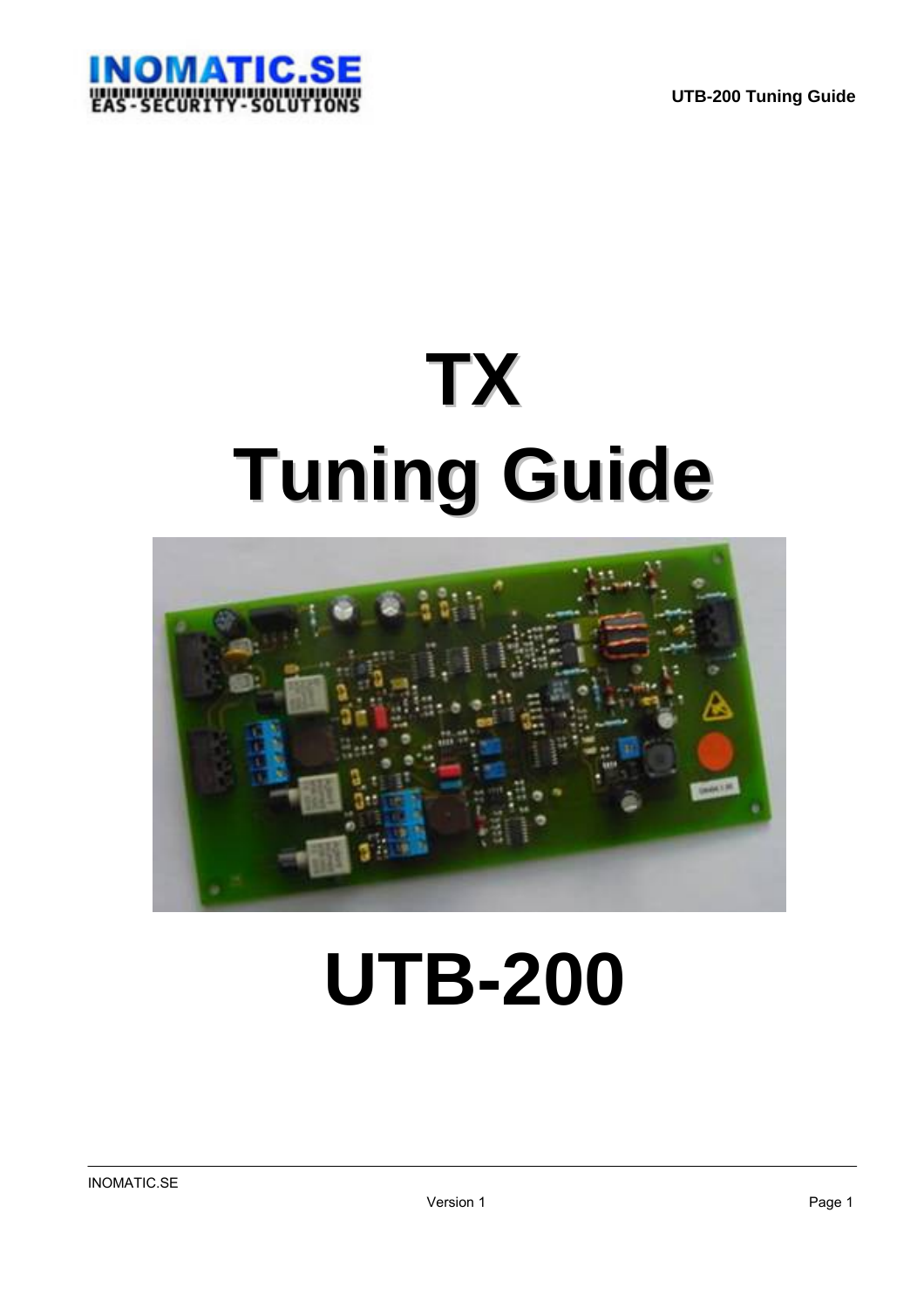

# **Table of Contents**

|               |         | Page |  |  |
|---------------|---------|------|--|--|
| $\mathbf 1$ . |         |      |  |  |
|               | $1.1$ . |      |  |  |
|               |         |      |  |  |
|               |         |      |  |  |
|               |         |      |  |  |
|               |         |      |  |  |
| 2.            |         |      |  |  |
| 3.            |         |      |  |  |
|               |         |      |  |  |
|               |         |      |  |  |
| 4.            |         |      |  |  |
| 5.            |         |      |  |  |
|               |         |      |  |  |
|               |         |      |  |  |
|               |         |      |  |  |
| 6.            |         |      |  |  |
|               |         |      |  |  |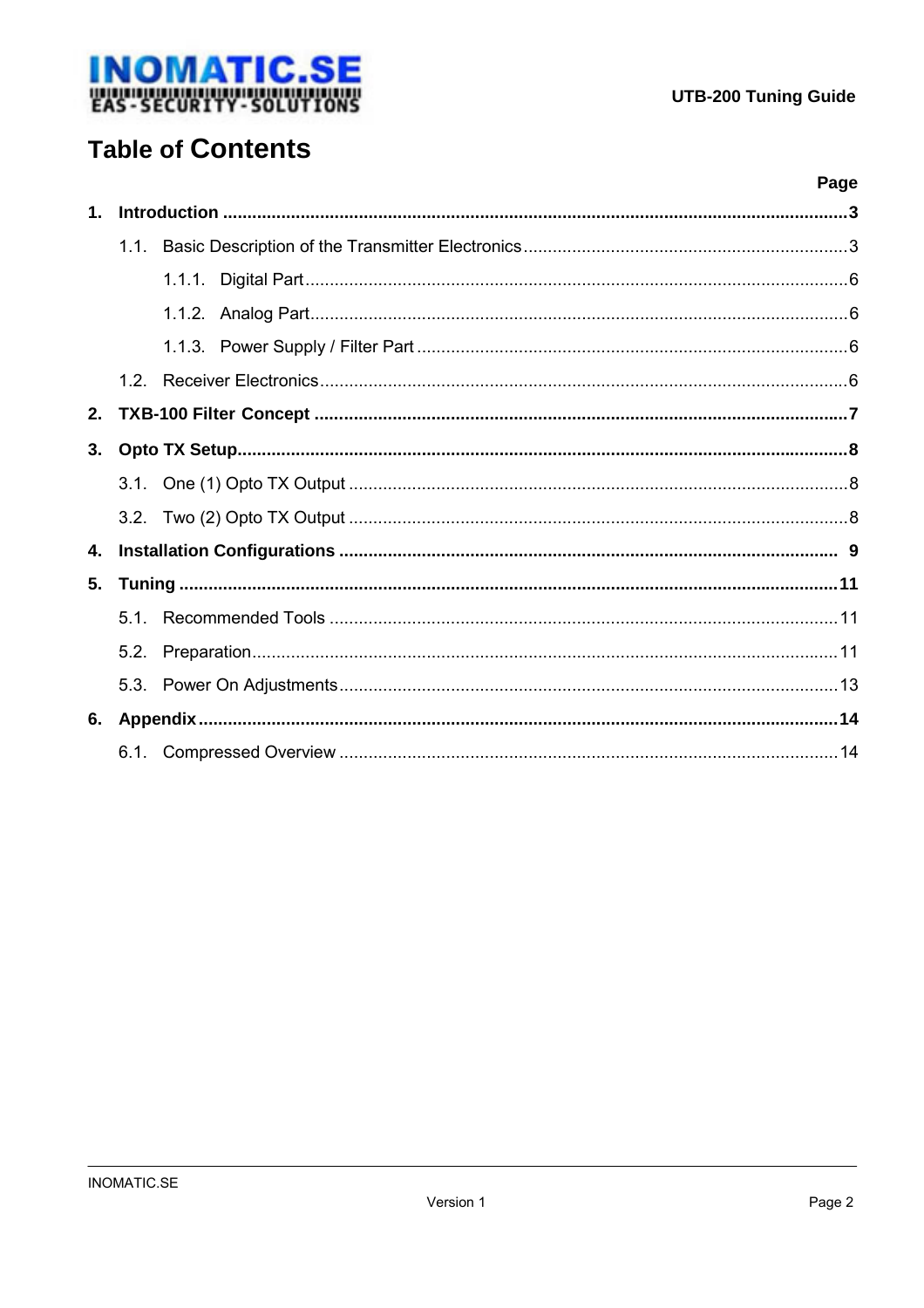<span id="page-2-0"></span>

# **1. Introduction**

This manual describes the UTB-200 (Universal Transmitter Board) as well as the setup and tuning procedures needed to put the TXB-100 and RXB-100 electronics into operation. For details on the receiver board, see the RX (RXB-100) Tuning Guide.

# **1.1. Basic Description of the Transmitter Electronics**

Each transmitter electronic is able to feed one INOMATIC antenna with a swept HF signal of 8.2MHz. In order to avoid disturbances between the emitted HF signals, synchronization with other transmitters must be guaranteed.

The standard version of the UTB-200 board allows the 82Hz sinusoidal modulated 8.2MHz HF carrier signal to be:

- − generated locally (oscillator circuit for master applications), or alternatively.
- − to be regenerated from an optically received swept HF signal of another TX (opto receiver for slave applications).

The bi-opto version of the UTB-200 additionally allows the onboard generated (master) or received-and-then-regenerated- (slave)-swept HF-signal to be converted and optically transmitted in order to synchronize additional transmitters.

The two opto transmitters used in the bi-opto version allow:

- − a master transmitter to synchronize two other optically slaved (and possibly repeating) transmitters.
- − an optically slaved transmitter to be used as repeater to synchronize two other optically slaved transmitters.

By using 3 bi-opto transmitter boards (TX) (one used as synchronization master and two as synchronization repeaters) and 4 standard TX (as synchronization slaves), clusters of up to 7 TX may be synchronized. This way up to 7 checkout or 14 exit-gates (in a row) may be configured without need of a master rack.

Since the optically transmitted synchronization signal may be repeated only once, a master rack still has to be used if more than seven transmitters have to be synchronized.

A block diagram and layout of the UTB-200 board are shown on the next 2 pages. The board consists of a digital part, an analog part and a power supply / filter part.

The standard version of the UTB-200  $\,$  is fully equipped with the exception of the two optional opto transmitters. It can be used as a master-TX for small installations (single or dual gates equipped with one TX only) or as slave-TX for all larger applications.

The bi-opto version of the UTB-200 board is almost identical to the standard version. The only difference is that the two opto transmitters (IR-LED's) are already mounted. The bi-opto TX board can be used as a Master-TX in medium installations (2 to 7 TX) or as synchronization signal repeating Slave-TX for medium to very large installations.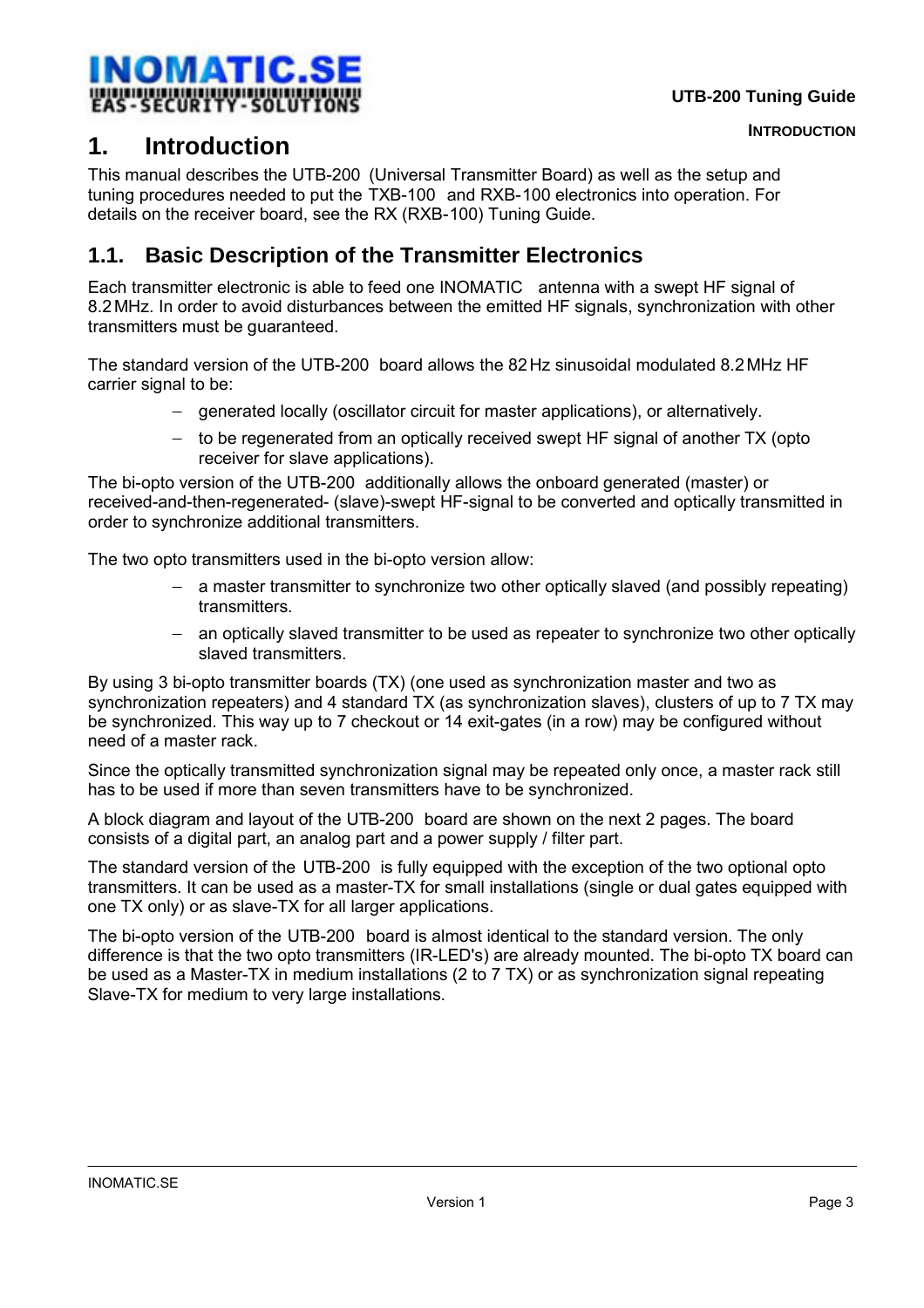

**INTRODUCTION**



**TX Board Block Diagram**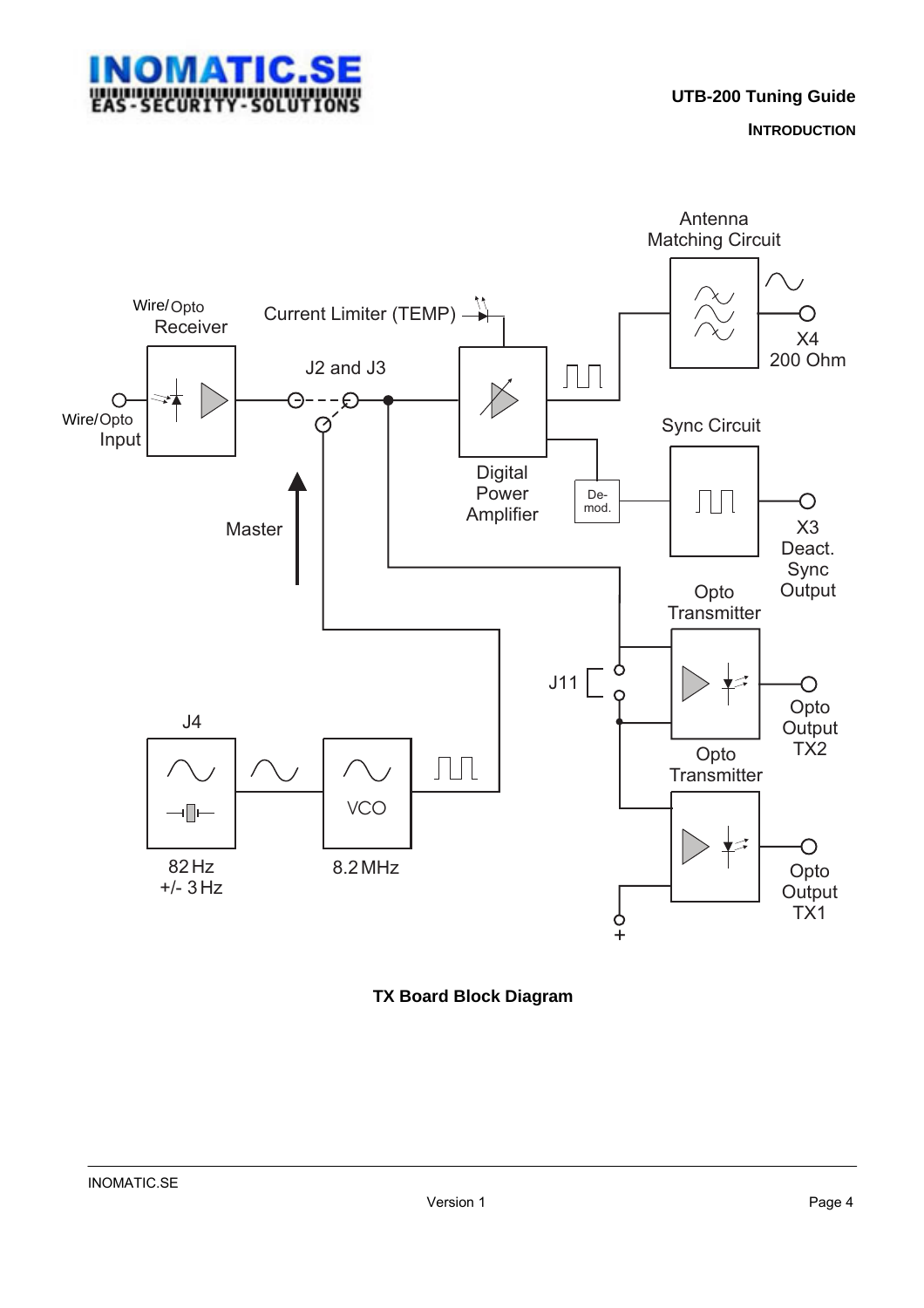

**UTB-200 Tuning Guide**

**INTRODUCTION**



#### **TX Layout**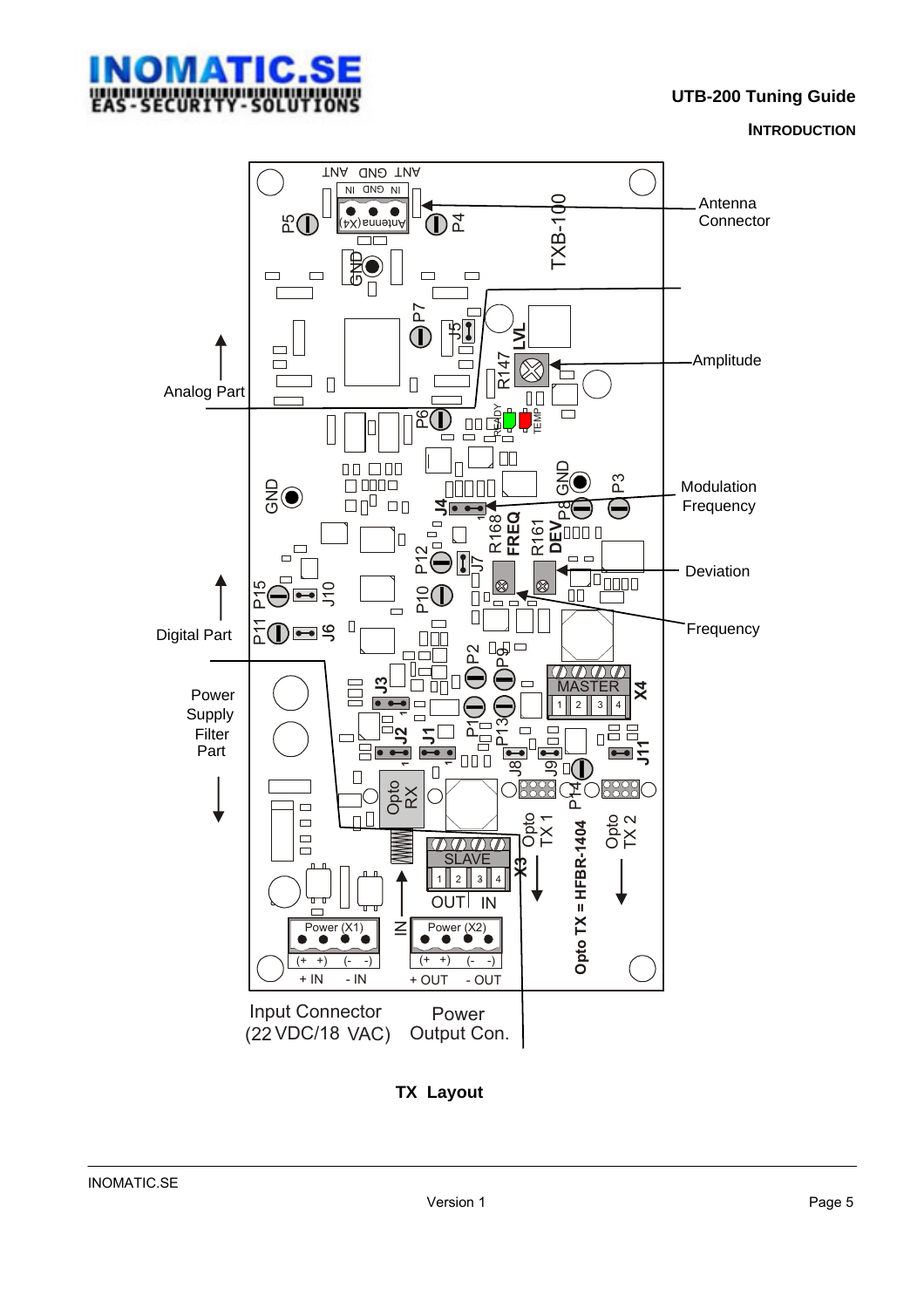<span id="page-5-0"></span>

### **1.1.1. Digital Part**

#### **INTRODUCTION**

In master operation, the 82Hz sinusoidal sweep is fed to the voltage controlled oscillator (VCO). The VCO generates the swept and digitalized 8.2MHz signal. This frequency modulated signal is digitally amplified (FET power amplifier), filtered to get a clean analog output signal and finally radiated by the antenna. lf the current exceeds the allowed limit (short circuits, wrong antenna etc.) the power amplifier will shut slowly down, because it is temperature controlled. This action is indicated by a red LED (overloaded = OFF).

In slave operation, the swept HF signal is optically received, converted and regenerated. It can then be used to directly feed the power amplifier.

A set of jumpers (J3) is used to switch between master and slave operation. Jumper J4 is used to select the desired sweep frequency.

lf the board is equipped with two opto transmitters (bi-opto TX board), the swept HF signal will be automatically output (see section 4). This allows the synchronization of two additional transmitters.

#### **1.1.2. Analog Part**

Different antenna types can to be connected to the relevant output circuit (connector X4).

The TX-mounted matching circuits and harmonic suppression filters are optimized for use with 200 Ohm antennas.



The TXB-100 is not designed to drive other types of antennas. All equipment and system guarantees will be lost and all field support will be charged if other types of antennas are used without written approval of INOMATIC .

# **1.1.3. Power Supply / Filter Part**

The  $TXB-100$  can be powered (connector X1/IN) by DC as well as AC power supplies.

The integrated power line filters:

- − suppress noise between the electronics and the power line and
- − suppress conducted noise on the power line itself.

The filtered power is available at connector X2/OUT and can be used to feed other equipment (TX, RX). For additional information, see section 2,  $\,$  UTB-200 Filt $\,$ er Concept.

# **1.2. Receiver Electronics**

For detailed information on the receiver, see RX (URB-100) Tuning Guide.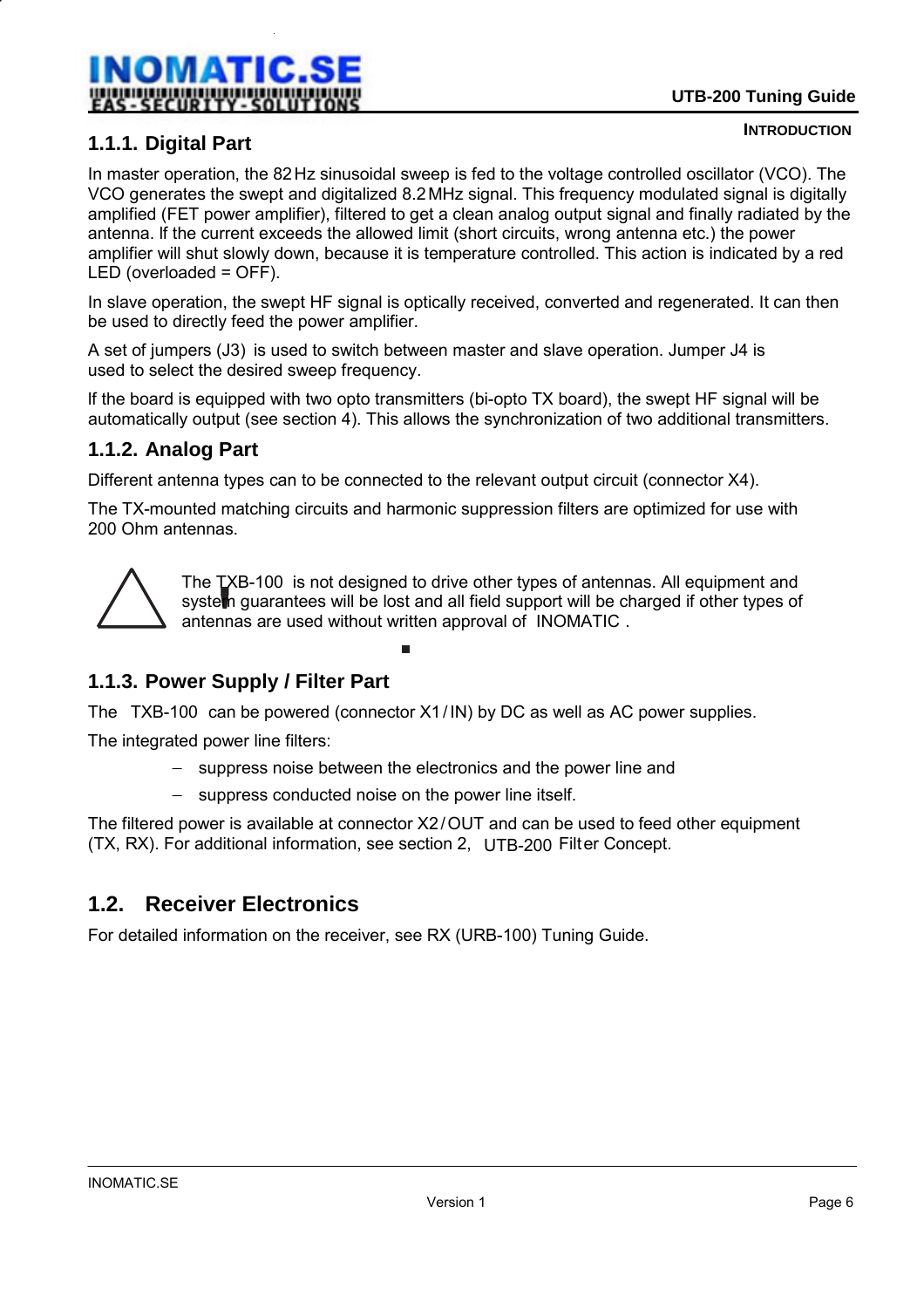

<span id="page-6-0"></span>

# **2. UTB-200 Filter Concept**

False alarms due to conducted noise on the power lines can be avoided if the power lines are filtered every 4 to 6 meters.

If TXB- 100's are used, this is done automatically and the power line between the transmitters is not longer than 6 (8.2MHz) meters. lf the length of the power cable between the transmitters is longer than 4 to 6 meters, additional filter boards have to be used (see figure below).

INOMATIC RX boards use the same kind of filter. Due to the limited space available, however, the RX filter only protects the receiver electronics itself, it doesn't contribute to the filtering of the power line.



# **TX Filter Concept**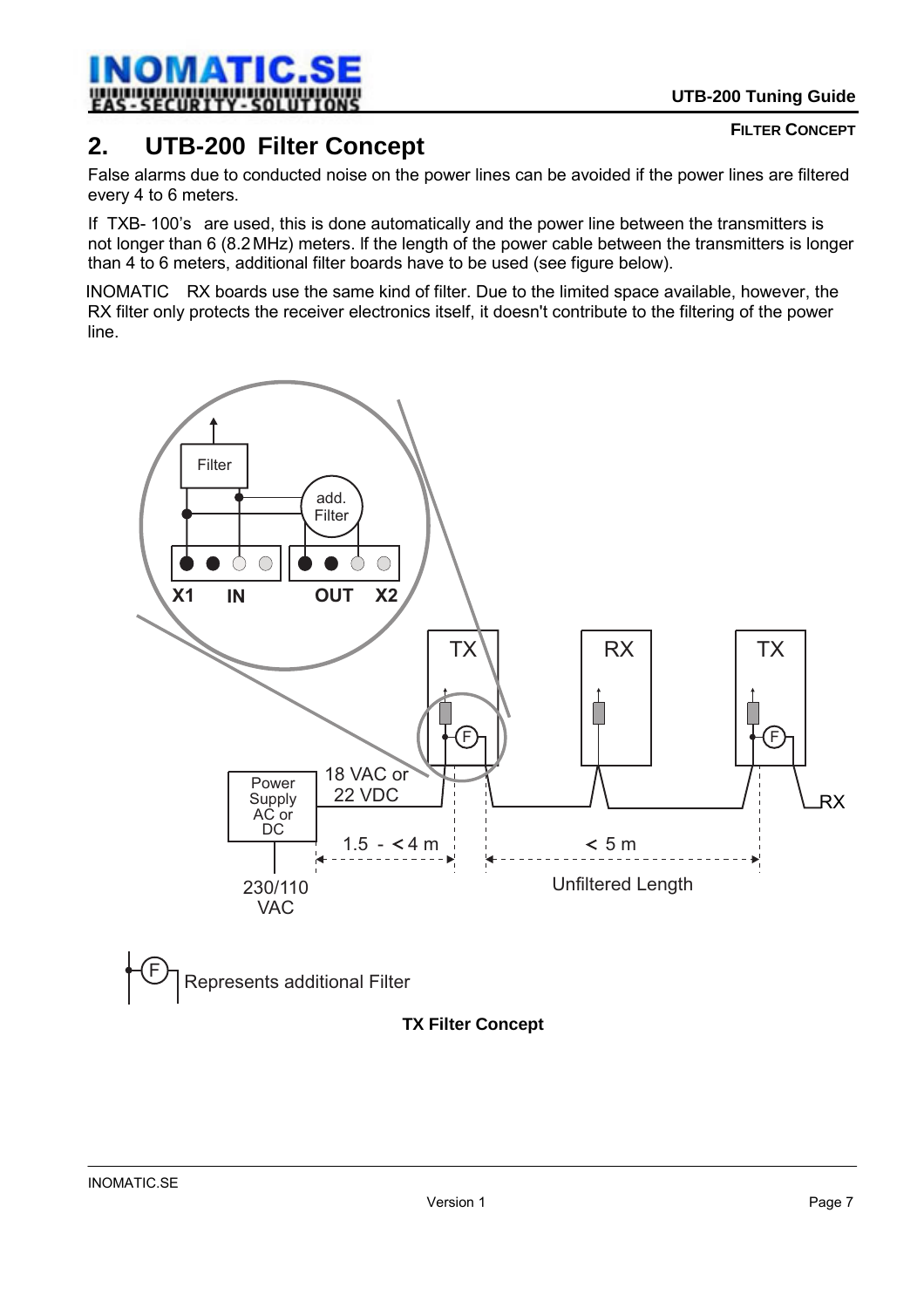#### <span id="page-7-0"></span>**INOMATIC.SE** ļ SECURTY

# **3. Opto TX Setup**

On the UTB-200 are two (2) Optional Opto Output Sockets. It is possible connect one or two Opto TX-Modules on the board. If only **one** Opto TX-Module is needed, it must be in socket OUT1. To configure the Opto TX Output(s) see figures below.

# **3.1. One (1) Opto TX Output**

- Insert the module into socket OUT1 and fix it with a "Tie-Rap".
- J11 must be IN





**Layout One Opto TX Output Circuit One Opto TX Output**

# **3.2. Two (2) Opto TX Output**

- Insert the modules into socket OUT1 and socket OUT2 and fix it with a "Tie-Rap".
- J10 must be OUT



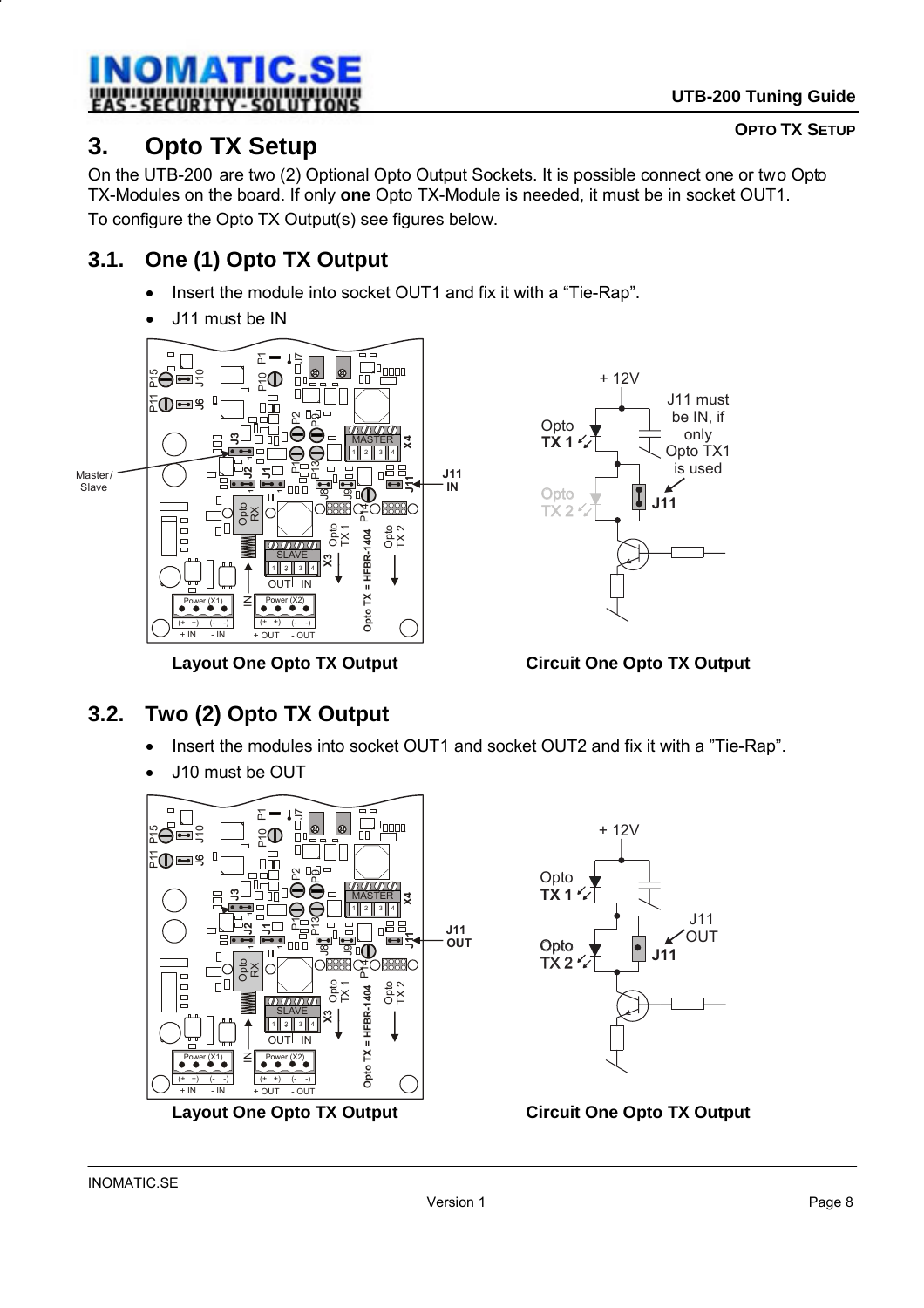

#### <span id="page-8-0"></span>INOMATIC.SE ļ SECURTY

# **4. Installation Configurations**

Since the UTB-200 can be used as a synchronization master, repeater or slave, installations can be flexibly configured.

Basically there exists only one rule that has to be considered:



The optically transmitted synchronization signal may be repeated only once; therefore no synchronization repeater should ever feed another repeater.

A basic configuration following this rule is shown below. The TX board of level 1 (bi-opto version, configured as master) feeds the synchronization signal to the two TX boards of level 2 (bi-opto version, configured as slave).



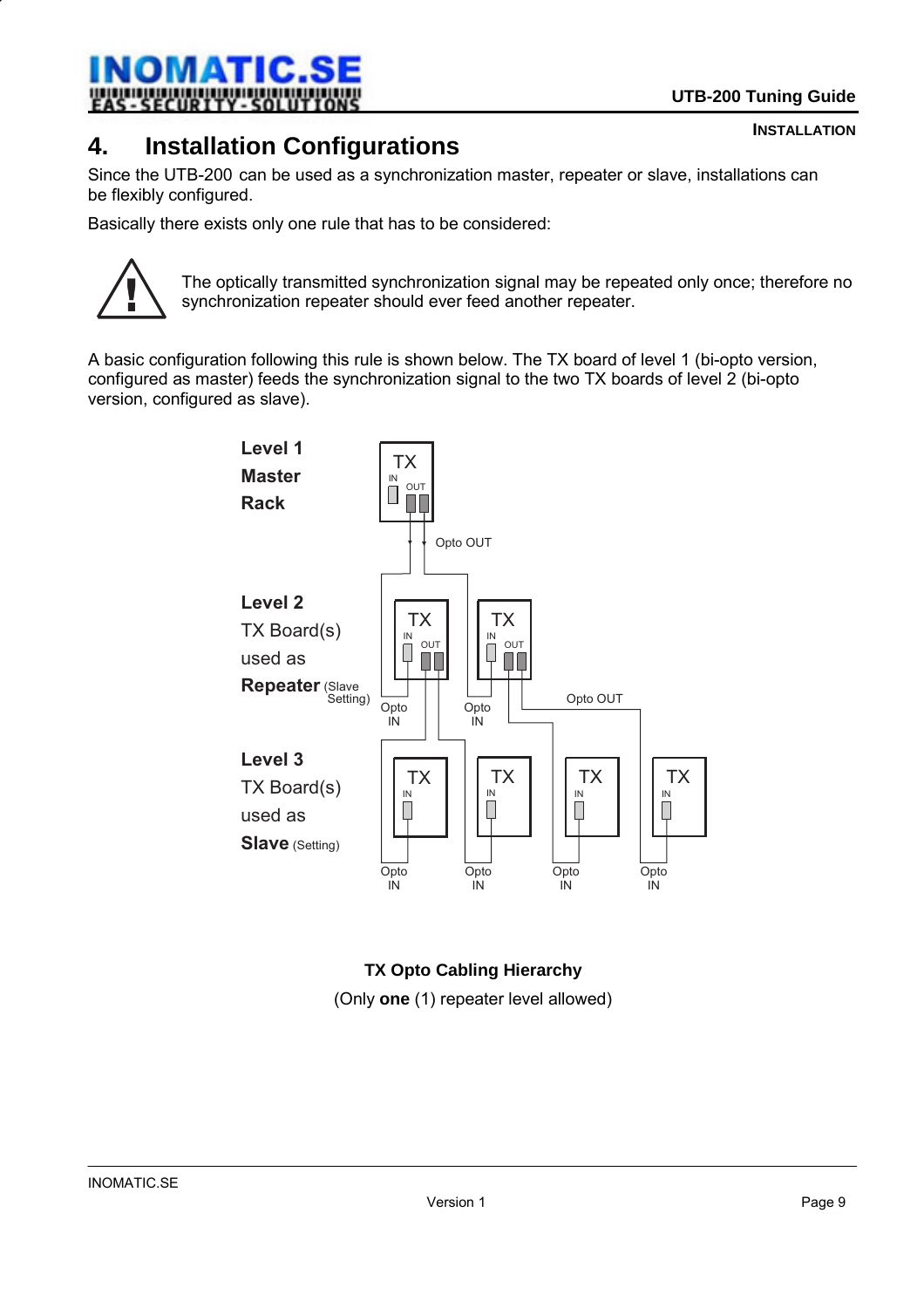These two boards, acting as synchronization repeaters, in turn each feed their optically transmitted signal to two following TX boards of level 3 (standard version, configured as slave). This way, a synchronization cluster of 7 transmitters has been created without use of a master rack.

lf a system consists of more than seven transmitters, a master rack has to be used as a synchronization source. The optical signal of a master rack may be repeated once if necessary as well.

A possible configuration using a master rack and  $IXB-100$  is shown below.



**TX Opto Cabling from Master Rack**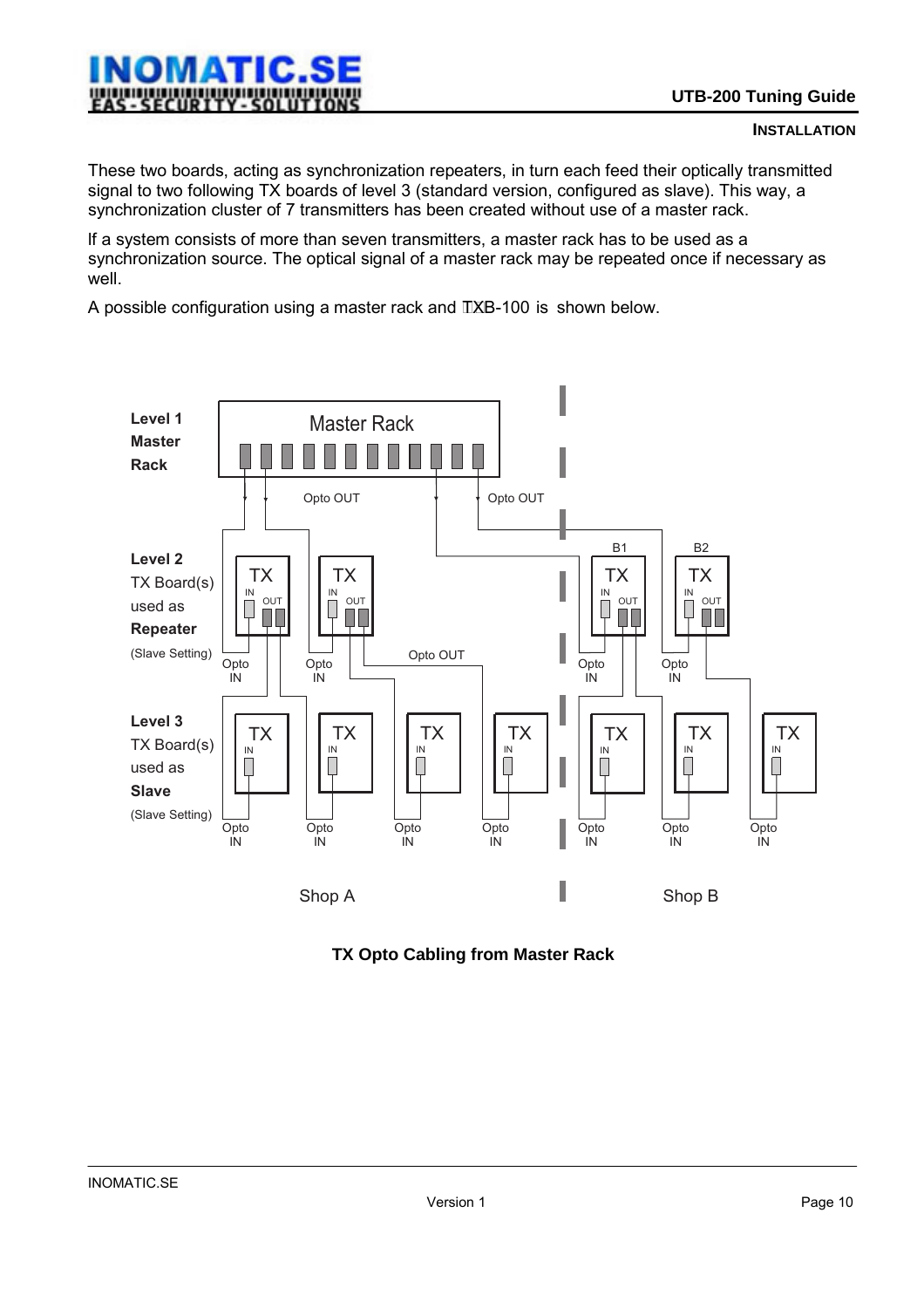<span id="page-10-0"></span>

**TUNING**

# **5. Tuning**

Step-by-step instructions for tuning the UTB-200 board follow. For the receiver see RX (URB-100) Tuning Guide.

# **5.1. Recommended Tools**

The following instruments are recommended for tuning:

- − battery powered oscilloscope (two channels, cursor readout function recommended).
- − 10: 1 oscilloscope probe.
- − Multimeter.

# **5.2. Preparation**

- Power OFF the TX board (remove PWR connector at socket X1).
- Ensure that the antenna is connected to the correct socket (X4) on the TX board (see drawing below).



**TX Layout**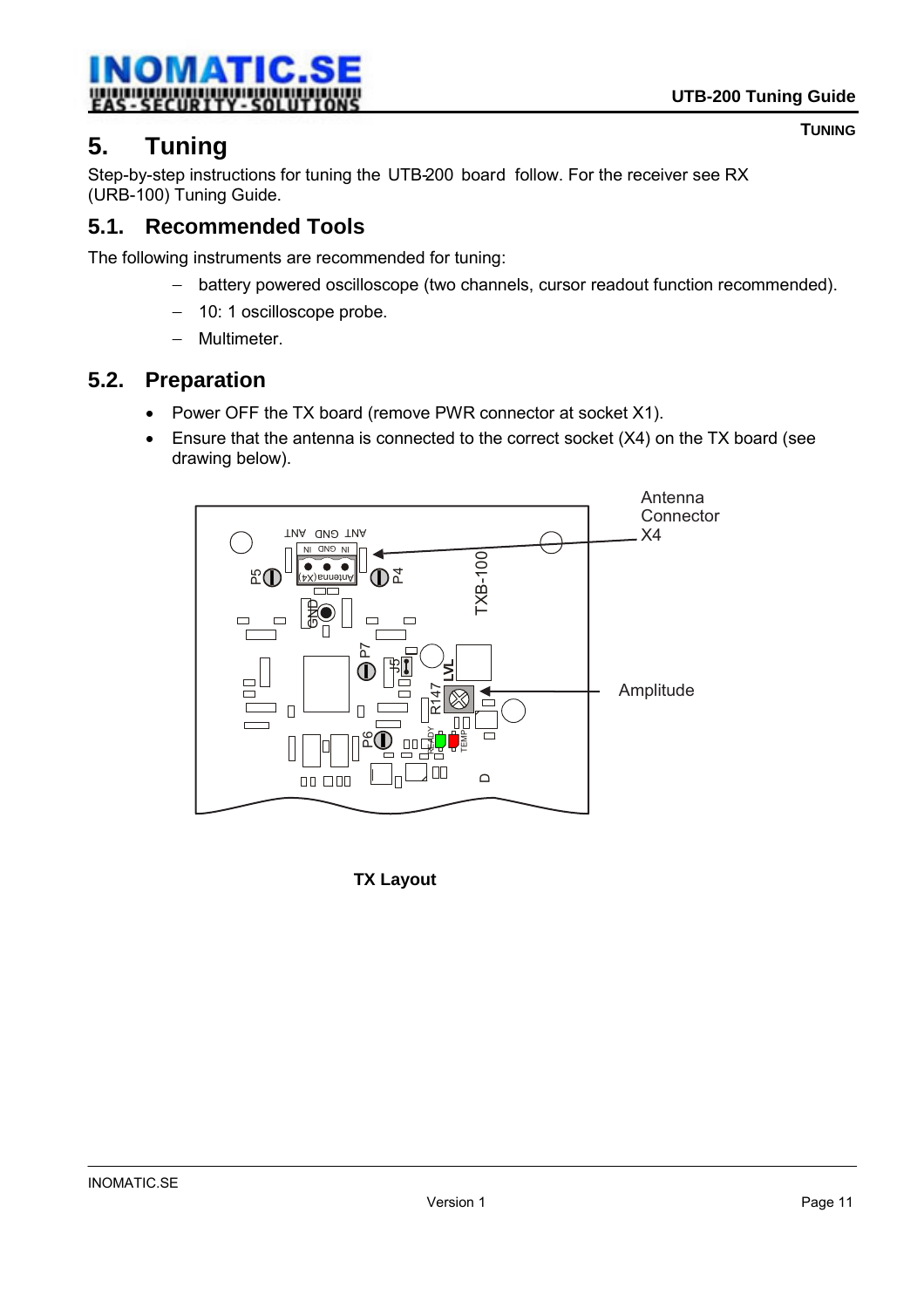

#### **TUNING**

- Turn the amplitude potentiometer R147 (LVL to almost (7/8) full power (clockwise).
- Check the default setting of jumper J1 to J4 (see following two tables).



| Jumper         | <b>Settings</b> | <b>Function</b>                                       |
|----------------|-----------------|-------------------------------------------------------|
| J <sub>1</sub> |                 | *Wire Slave IN End (Default)<br>Wire Slave OUT (Thru) |
| J <sub>2</sub> |                 | *Wire Slave IN (Default)<br>Opto Slave IN             |
| J3             |                 | *TX Master (Default)<br><b>TX Slave</b>               |

#### **Master / Slave Jumper Settings**



#### **Sweep Frequency**

#### \* Factory default setting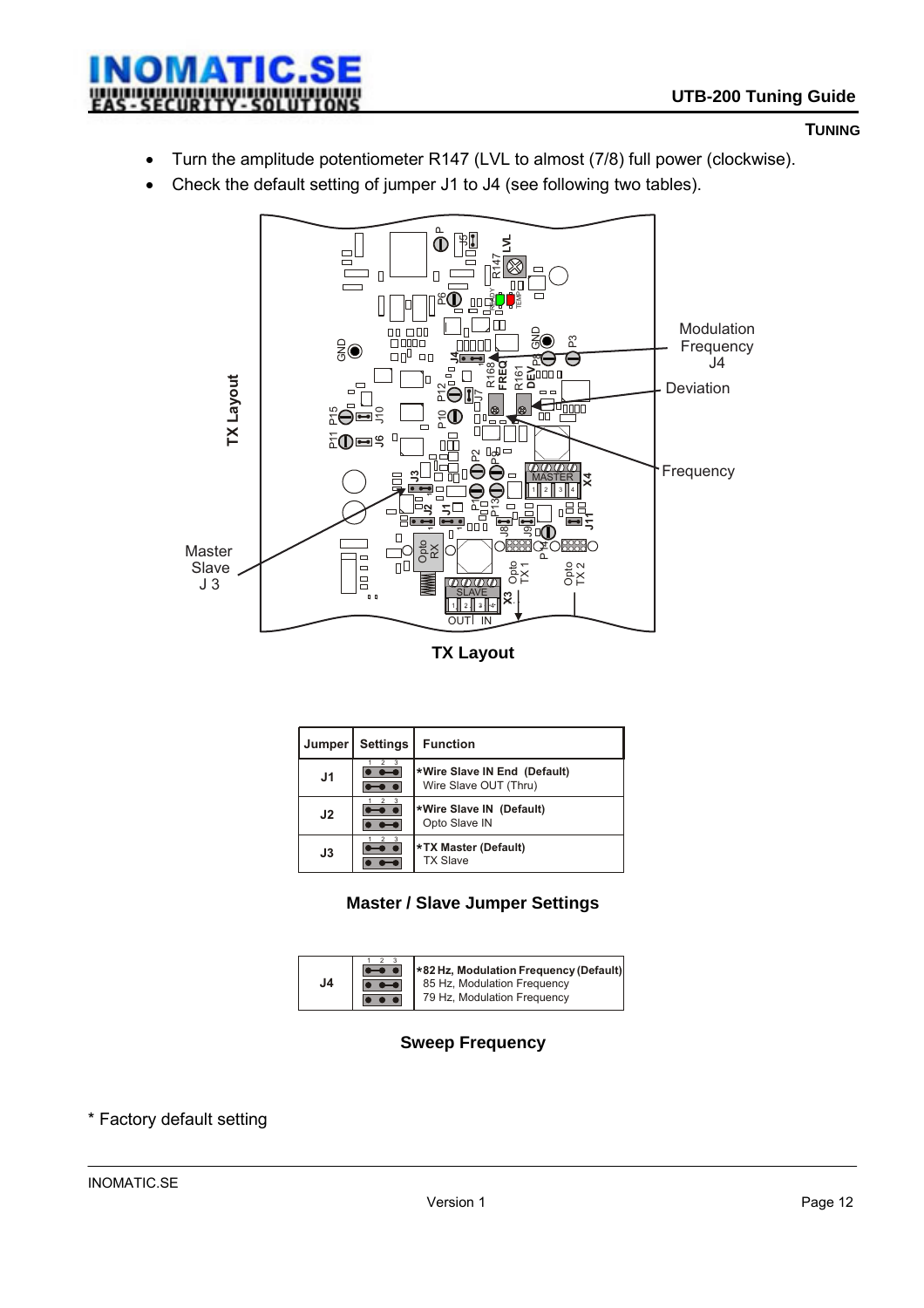### <span id="page-12-0"></span>INOMATIC.SE ļ - SECURITY

**POWER ON**

# **5.3. Power On Adjustments**

- Power ON the TX board (insert PWR connector at socket X1).
- Check the red Temp-Limit LED (H102) is ON: Operation OK.
- lf the LED is going OFF and ON:
	- − reduce the emitted power with the amplitude potentiometer R147.
	- − exchange TX board.
	- − check antenna, matching board for short circuit and so on.
- As an option, check the emitted signal at both of the corresponding test points located to the left and right of the antenna connector (P4/GND and P5/GND; see figure below). The signal shapes may be varying. A signal breakdown or variation of more than 20% of average the value indicates a faulty transmitter or antenna.

Remark: The signal on P4 and P5 is usually not identical.



#### **TX Layout**

- Proceed with the RX board according to the instructions in the RX (URB-100) Tuning Guide.
- **Hints:** lf the HF power received at the RX is too high:
	- − insert the "Narrow" jumper on the RX board.
	- − reduce the TX power.